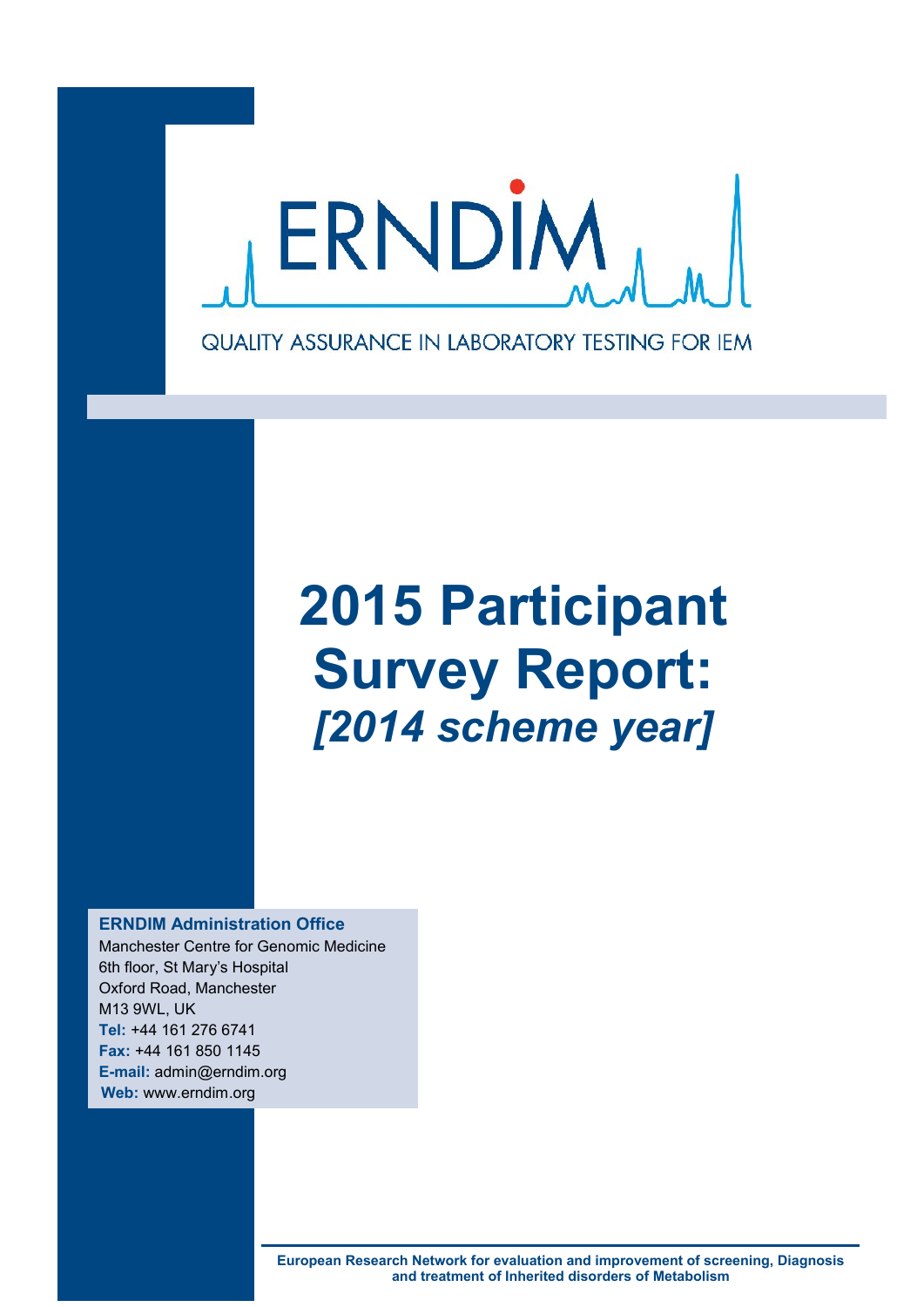### **1. Introduction**

 Participants (565 contacts from 362 centres) were sent the link to the ERNDIM Participant Survey on the Survey Monkey website (www.surveymonkey.com) on 21st May 2015. We asked participants to answer questions relating to the 2014 EQA schemes. The closing date for the survey was 10<sup>th</sup> July 2015.

### **2. Summary**

- Thank you to everyone who took the time to complete this survey. This report is a summary of all the responses we received. The results from the survey will help us to continue to improve the quality and efficiency of the ERNDIM EQA schemes.
- Over 50% of the laboratories that participated in the 2014 schemes responded to the survey with the response rate for each of the schemes being between 53-64%.
- The survey has again highlighted areas where we need to improve such as the lack of website reporting for all of the qualitative schemes and low sample volume for some of the qualitative schemes. However It is gratifying to see that 38.5% of respondents rate the quality of products and services we provide as excellent and that the majority of respondents believe that the quality of service we offer is getting better. We will continue to make further improvements to the service that we offer as we work towards applying for accreditation.
- We are working towards moving all the qualitative schemes to website reporting with the current aim being to test website reporting for the CDG and Qualitative Organic Acids scheme in 2016, with the Acylcarnitines in DBS scheme moving to website reporting in 2017/18.
- The issue of sample volume is more difficult. The schemes that use real clinical samples as the EQA materials are dependent on the Scientific Advisors sourcing suitable clinical samples of sufficient volume either by direct contact with clinicians or via donations from participating laboratories. However we are investigating alternative routes for sample donation and a recent appeal to members of the Society for the Study of Inborn Errors of Metabolism (SSIME, www.ssiem.org) led to a number of laboratories contacting us regarding possible sample donations.
- We are especially pleased that so many of you took the time to complete the survey and to send comments on the schemes. We hope you find the summary, which starts on page 9, where we answer some of your comments, interesting and we would welcome any other comments or suggestions for improvements.

### **3. Survey Responses**

• 252/565 contacts from 219/362 centres in 52 countries responded to the survey. The response rate by centre was 58.6% (compared to 51.9% in the last survey) and the individual response rate was 34.4% (compared to 35.6% in the last survey).

#### **Question 1: Please rate the following aspects for each of the ERNDIM quality assurance schemes that you subscribe to**

- Number of centre responses = 217 centres  $(= 99\% \text{ of all responses})$
- The response rate for each EQA scheme is shown in Figure 1 and Table 2. For the individual schemes the highest response rate was for Diagnostic Proficiency Schemes (64% of 2014 scheme participants) and the lowest was for Cystine in WBC (51% of 2014 scheme participants). The response rate for 9 of the 12 EQA schemes was higher than in the 2014 survey (= 2013 scheme year, Figure 1).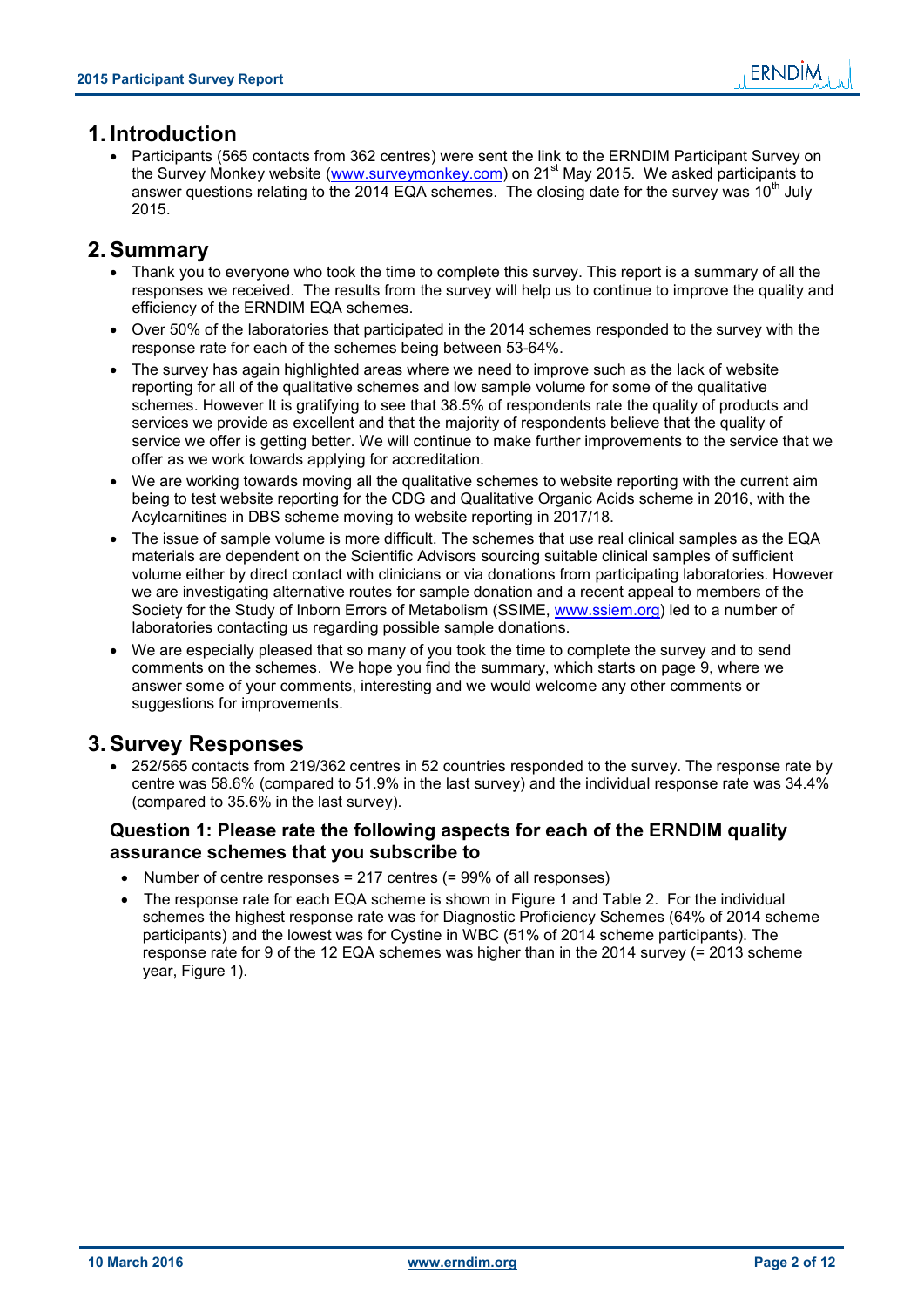

Participants were asked to rate the following aspects of each scheme:

- 1. Frequency of samples 2. Sample volume
- 3. Appropriateness of analyte concentration 4. Adequacy of the report
- 
- 
- 
- 
- 5. Website display 6. Usefulness of the annual report
- 7. Value for money **8. Billing arrangements**
- Each of the aspects of individual EQA schemes was rated according to the following scoring system:  $1 =$  Excellent 2 = Good  $3 =$  Poor  $4 =$  Very poor

Scores ≤ 1.5 are highlighted in blue and scores ≥ 2.0 are highlighted in red.

|                                         |      |      |      |      |      | <b>Average Scores (survey year)</b> |      |      |
|-----------------------------------------|------|------|------|------|------|-------------------------------------|------|------|
| <b>EQA Scheme</b>                       | 2015 | 2014 | 2013 | 2012 | 2011 | 2007                                | 2004 | 2001 |
| All schemes                             | 1.8  | 1.7  | 1.7  | 1.7  | 1.8  | 1.7                                 | 2.0  | 2.0  |
| Qualitative organic acids               | 1.7  | 1.7  | 1.7  | 1.7  | 1.7  | 1.6                                 | 2.0  | 1.9  |
| Quantitative organic acids              | 1.8  | 1.7  | 1.7  | 1.7  | 1.9  | 1.7                                 | 1.9  | 2.1  |
| Quantitative amino acids                | 1.7  | 1.7  | 1.7  | 1.7  | 1.8  | 1.7                                 | 1.9  | 2.0  |
| Special assays - urine                  | 1.7  | 1.7  | 1.7  | 1.7  | 1.7  | 1.8                                 | 1.9  | 2.1  |
| Special assays - serum                  | 1.7  | 1.7  | 1.7  | 1.7  | 1.8  | 1.7                                 | 1.8  | 2.0  |
| Purines & pyrimidines                   | 1.8  | 1.7  | 1.7  | 1.7  | 1.9  | 1.6                                 | 1.8  | 2.1  |
| Acylcarnitines in DBS                   | 1.9  | 2.0  | 1.9  | 1.9  | 2.0  | 2.0                                 | 2.3  |      |
| Diagnostic Proficiency Testing          | 1.7  | 1.7  | 1.7  | 1.8  | 1.8  | 1.7                                 | 2.0  | 2.0  |
| Cystine in white blood cells            | 1.8  | 1.8  | 1.6  | 1.7  | 1.6  | 1.4                                 | -    |      |
| Lysosomal storage enzymes (fibroblasts) | 1.9  | 2.0  | 1.9  | 2.0  | 2.1  |                                     | -    |      |
| Congenital disorders of glycosylation   | 2.0  | 2.0  | 1.9  | 1.8  | 1.9  |                                     | -    |      |
| Urine Mucopolysaccharides               | 1.8  | 1.8  | 1.8  | 1.8  |      |                                     |      |      |

**Table 1.** Average scores per scheme (Question 1)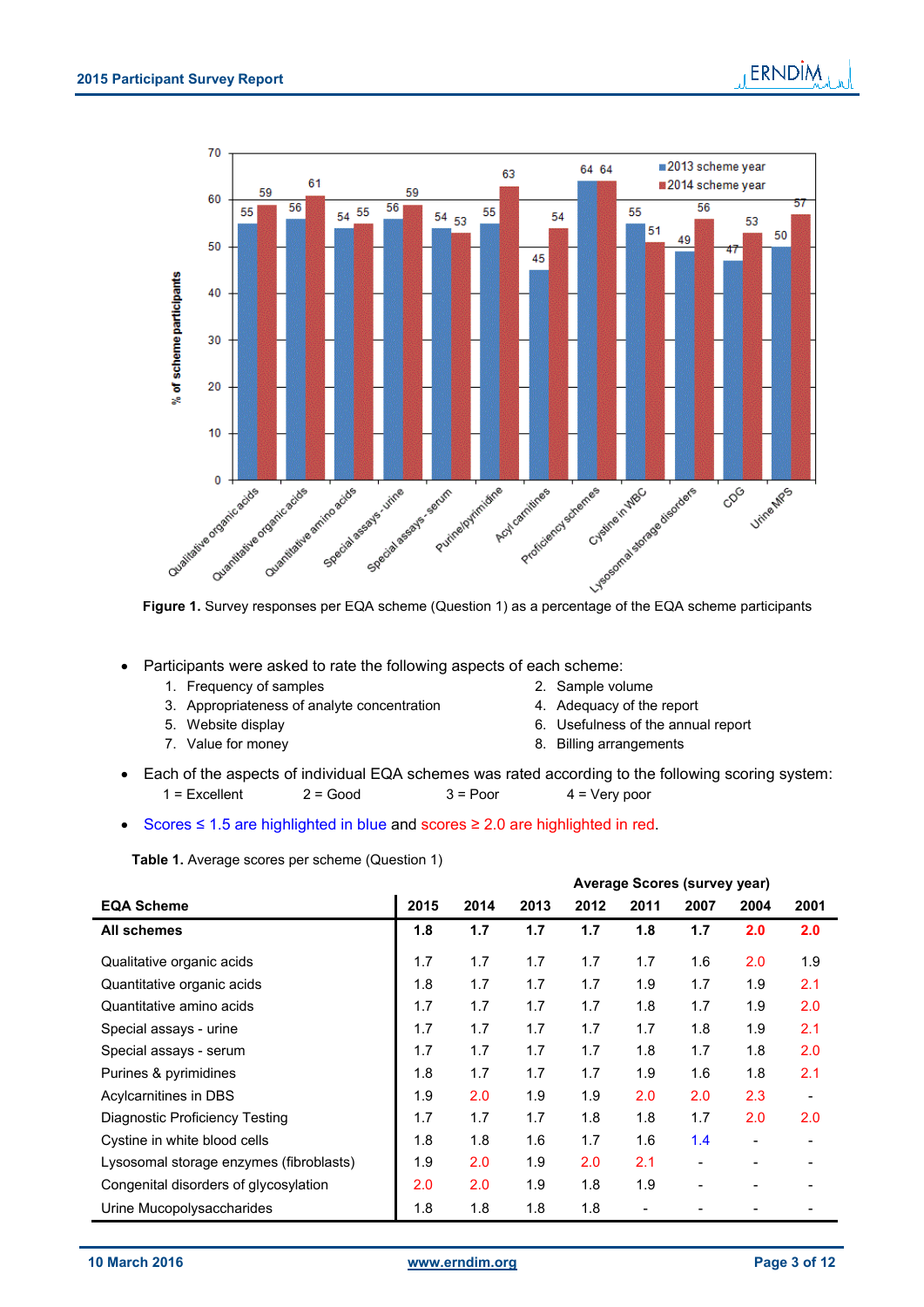- The average scores per scheme since 2001 are shown in Table 1 and Figure 2.
- The overall score for all aspects of all schemes was 1.8, which is slightly higher than in 2014 (1.7). Eight of the EQA schemes had the same score as last year, 2 schemes had worse scores than last year (Quant Organic Acids and Purines & Pyrimidines) and 2 schemes had better scores (Acylcarnitines and Lysosomal Storage Enzymes).
- The best scoring schemes were Qualitative Organic Acids, Quantitative Amino Acids, Special Assays in serum and urine, and the DPT scheme which all scored 1.7. The worst scoring scheme was CDG which scored 2.0.
- The scores for each scheme in each of the individual aspects are given in table 2. The score for 4 out of the 8 of the individual aspects have improved or stayed the same since last year, while 'Frequency of samples', 'Usefulness of the annual report', 'Value for money' and 'Billing arrangements' all have a worse score than last year.
- The worst scoring aspects were 'Value for money' and 'Billing arrangements' which both scored 1.9; with the best scoring aspects being 'Frequency of samples', 'Appropriateness of analyte concentration' and 'Adequacy of the report' (all scored 1.7).
- The score for 'Sample volume' has remained the same as in 2014 (1.8) however three schemes still scored 2.0 or more  $(LSDs = 2.1, CDG = 2.5, Urine MPS = 2.0)$  for this aspect. For the second year the 'Sample volume' score for CDG, was the worst score in the survey, although it has slightly improved since 2014 (2.5 in 2015 compared to 2.6 in 2014).
- Website display' had the most schemes  $(= 4)$  with scores over  $2.0$ . Three of these schemes (Qual Organic Acids =  $2.0$ , Acylcarnitines =  $2.3$ , CDG =  $2.2$ ) do not yet have online results submission but Cystine in WBC (= 2.0) is on the SKML results website.
- $\bullet$  The best scores of the whole survey (all 1.5) were for 'Frequency of samples' (Cystine in WBC), 'Sample volume' (Purines and pyrimidines) and 'Adequacy of the report (Qual Organic Acids).
- The most improved scores of the whole survey were for Cystine in WBC (frequency of samples, 1.5 compared to 1.7 in 2014; sample volume, 1.6 compared to 1.9 in 2014; appropriateness of analyte concentration, 1.7 compared to 1.9 in 2014) and Lysosomal Enzymes (sample volume, 2.1 compared to 2.3 in 2014).



 **Figure 2.** Average score per EQA scheme (Question 1)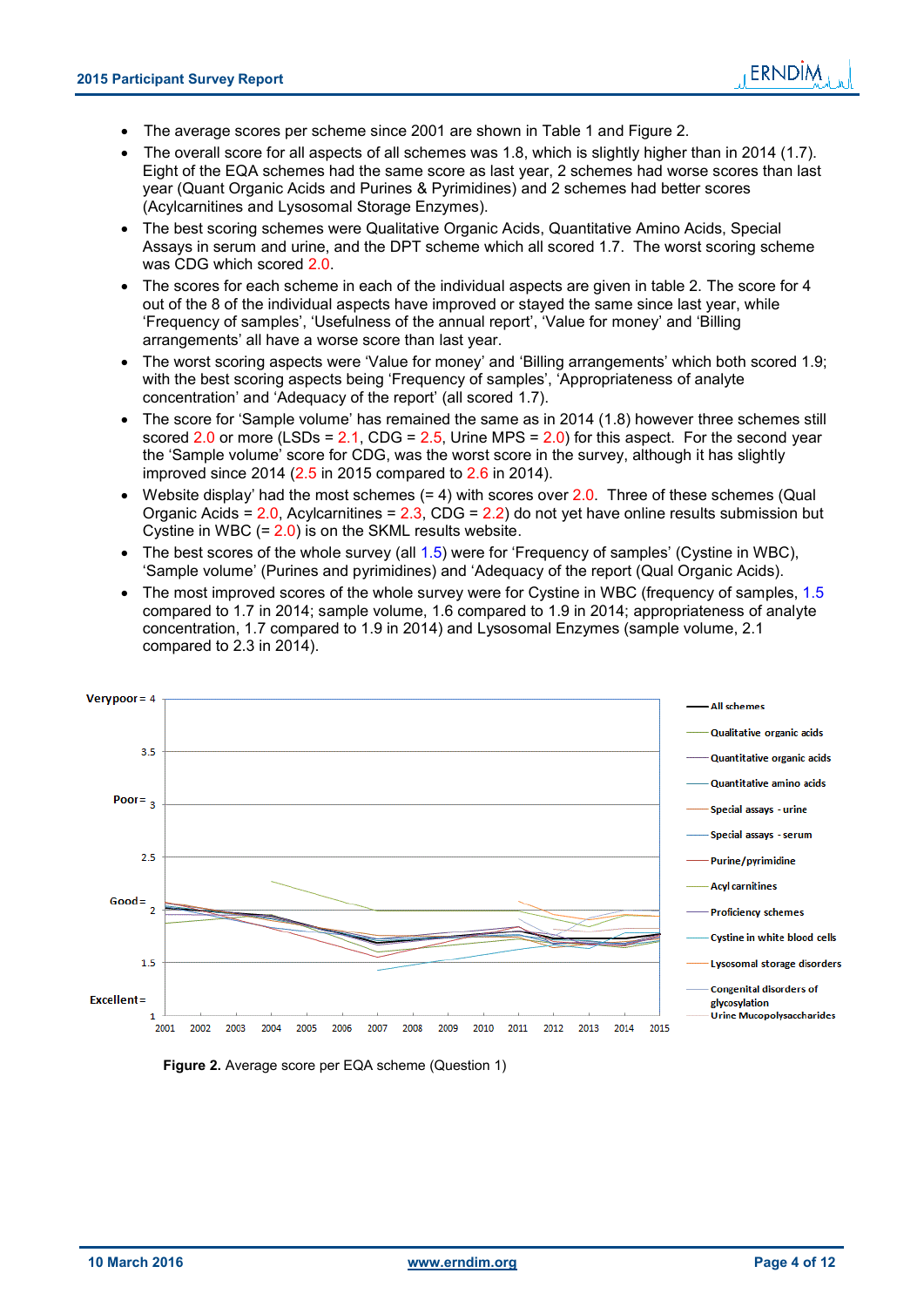**Table 2:** Average scores per aspect of each scheme (Question 1)

| <b>Scheme Aspects</b>             | Frequency of samples | Sample volume | analyte concentration<br>Appropriateness of | Adequacy of the<br>report | Website display | Usefulness of the<br>annual report | Value for money | <b>Billing arrangements</b> | Average per scheme | No. of responses<br>scheme<br>participants)<br>đ<br>ల్ |
|-----------------------------------|----------------------|---------------|---------------------------------------------|---------------------------|-----------------|------------------------------------|-----------------|-----------------------------|--------------------|--------------------------------------------------------|
| Qual. organic acids               | 1.7                  | 1.8           | 1.6                                         | 1.5                       | 2.0             | 1.6                                | 1.8             | 1.8                         | 1.7                | 104<br>$(55.0\%)$                                      |
| Quant. organic acids              | 1.6                  | 1.7           | 1.8                                         | 1.7                       | 1.8             | 1.8                                | 1.9             | 1.9                         | 1.8                | 62<br>$(55.9\%)$                                       |
| Quant. amino acids                | 1.6                  | 1.6           | 1.7                                         | 1.7                       | 1.7             | 1.7                                | 1.9             | 1.9                         | 1.7                | 136<br>$(53.8\%)$                                      |
| Special assays - urine            | 1.6                  | 1.8           | 1.7                                         | 1.7                       | 1.7             | 1.8                                | 1.9             | 1.8                         | 1.7                | 93<br>$(56.0\%)$                                       |
| Special assays - serum            | 1.6                  | 1.6           | 1.8                                         | 1.8                       | 1.7             | 1.8                                | 1.8             | 1.9                         | 1.7                | 114<br>(54.3%)                                         |
| Purines/pyrimidines               | 1.6                  | 1.5           | 1.8                                         | 1.8                       | 1.8             | 1.9                                | 1.9             | 1.8                         | 1.8                | 31<br>$(55.4\%)$                                       |
| Acyl carnitines                   | 2.2                  | 1.9           | 1.8                                         | 1.9                       | 2.3             | 1.8                                | 2.0             | 1.9                         | 1.9                | 55<br>$(45.1\%)$                                       |
| Proficiency schemes               | 1.7                  | 1.9           | 1.7                                         | 1.6                       | 1.9             | 1.6                                | 1.7             | 1.8                         | 1.7                | 66<br>$(63.5\%)$                                       |
| Cystine in WBC                    | 1.5                  | 1.6           | 1.7                                         | 2.0                       | 2.0             | 1.7                                | 1.8             | 2.0                         | 1.8                | 18<br>(54.5%)                                          |
| <b>LSD</b>                        | 1.7                  | 2.1           | 1.9                                         | 2.1                       | 1.9             | 2.0                                | 2.0             | 1.9                         | 1.9                | 35<br>$(48.6\%)$                                       |
| CDG                               | 1.8                  | 2.5           | 1.9                                         | 1.8                       | 2.2             | 1.8                                | 2.1             | 2.0                         | 2.0                | 28<br>(46.7%)                                          |
| Urine MPS                         | 1.7                  | 2.0           | 1.8                                         | 1.8                       | 1.9             | 1.8                                | 1.8             | 1.8                         | 1.8                | 52<br>$(50.0\%)$                                       |
| <b>Average for</b><br>all schemes | 1.7                  | 1.8           | 1.7                                         | 1.7                       | 1.8             | 1.8                                | 1.9             | 1.9                         |                    |                                                        |

### **Questions 2 to 7: Analytes in Quantitative Schemes**

- A total of 91/252 individuals (36%) made suggestions for analytes to be added to or removed from the Quantitative schemes.
- Where possible we do try to incorporate suggestions for additional analytes and but unfortunately this is not always possible. A summary of the suggestions for analytes to added or removed, with some responses from ERNDIM, is below.

|  |  |  |  | Q.2: Quantitative amino acids (46 responses, 18.3% of all respondents) |  |  |  |
|--|--|--|--|------------------------------------------------------------------------|--|--|--|
|--|--|--|--|------------------------------------------------------------------------|--|--|--|

| <b>Suggested Analytes to be added</b> |          | <b>Suggested Analytes to be removed</b> |          |
|---------------------------------------|----------|-----------------------------------------|----------|
| Total suggested = $22$                |          | Total suggested $= 9$                   |          |
| Analytes with >1 response             |          | Analytes with >1 response               |          |
| arginosuccinic acid (ASA)             | $n = 10$ | saccharopine                            | $n = 10$ |
| tryptophan                            | $n = 7$  | homocitruliine                          | $n = 8$  |
| homocystine                           | $n = 6$  | 2-aminobutyric acid                     | $n = 4$  |
| sulfocysteine                         | $n = 6$  | phosphoethanolamine                     | $n = 4$  |
| alloisoleucine                        | $n = 5$  | alloisoleucine                          | $n = 3$  |
| 3-methylhistidine                     | $n = 4$  | asparagine                              | $n = 2$  |
| 5-hydroxylysine                       | $n = 3$  |                                         |          |
| cystathionine                         | $n = 2$  |                                         |          |
| Pipecolic acid                        | $n = 2$  |                                         |          |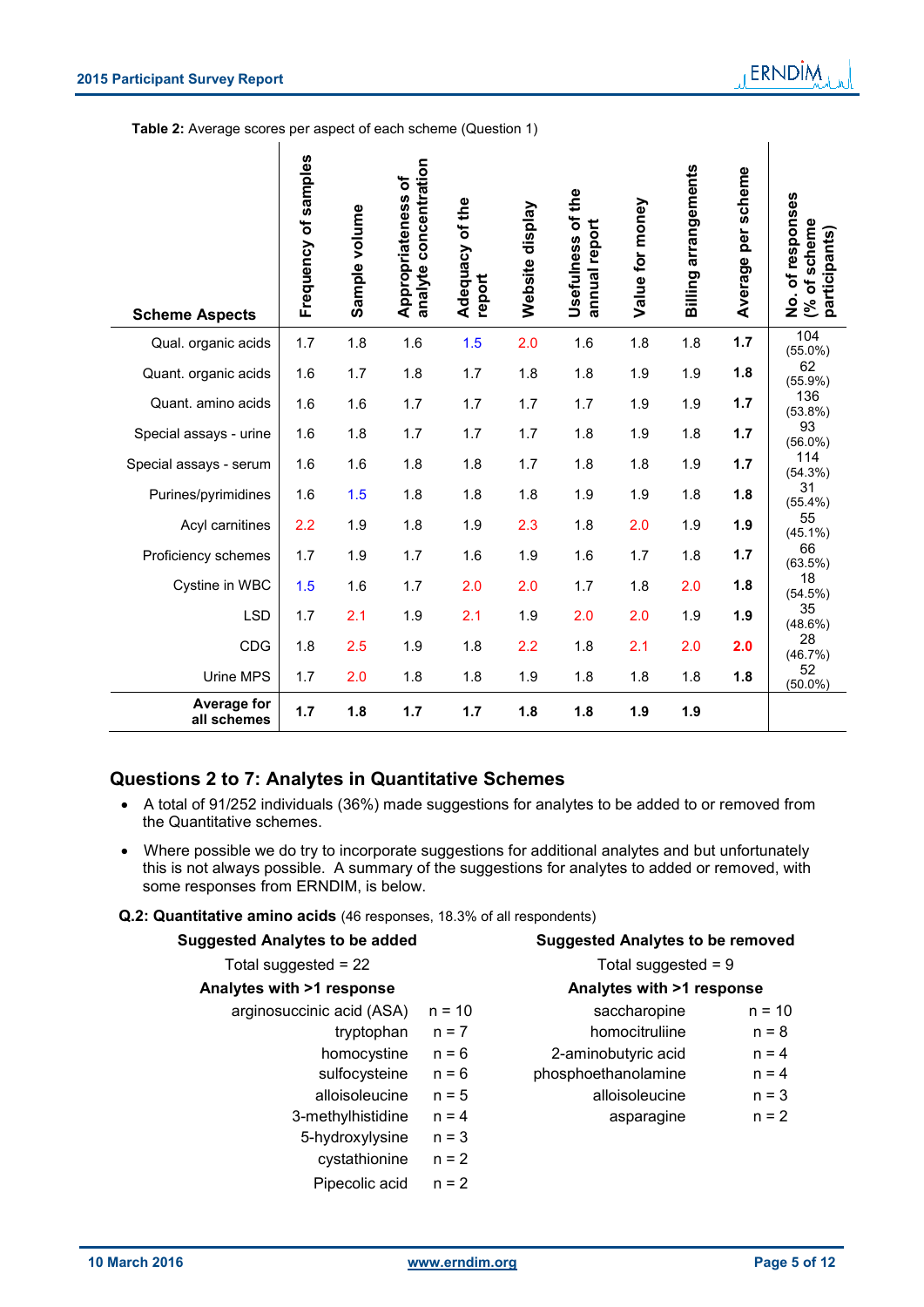#### **Q.3: Quantitative organic acids** (26 responses, 10.3% of all respondents)

| <b>Suggested Analytes to be added</b> |         | <b>Suggested Analytes to be removed</b> |         |
|---------------------------------------|---------|-----------------------------------------|---------|
| Total suggested = $21$                |         | Total suggested = $5$                   |         |
| Analytes with >1 response             |         | <b>All Analytes suggested</b>           |         |
| 3-hydroxy-glutaric acid               | $n = 9$ | 3-hydroxyisobutyric acid                | $n = 2$ |
| suberylglycine                        | $n = 6$ | 5-hydroxyindolic acid                   | $n = 1$ |
| 3-methylglutaconic                    | $n = 5$ | DL-glyceric                             | $n = 1$ |
| methyl citrate                        | $n = 4$ | keto glutaric                           | $n = 1$ |
| 3-hydroxybutyric acid                 | $n = 3$ | vanillactic                             | $n = 1$ |
| n-acetylaspartic acid                 | $n = 3$ |                                         |         |
| homogentisic acid                     | $n = 2$ |                                         |         |
| isovalerylglycine                     | $n = 2$ |                                         |         |
| lactic acid                           | $n = 2$ |                                         |         |
| succinylacetone                       | $n = 2$ |                                         |         |

#### **ERNDIM Response:**

- 3-hydroxyisobutyric acid and malic acid will be removed from the 2016 scheme onwards, with glycolic acid being removed for the 2017 scheme onwards.
- 3-methylcitric acid (feasibility study), 3-hydroxyglutaric acid, 3-methylglutaconic acid and Nacetylaspartic acid will be added to the 2016 scheme.

#### **Q.4: Purines & pyrimidines** (6 responses, 2.4% of all respondents)

| <b>Suggested Analytes to be added</b> |         | <b>Suggested Analytes to be removed</b> |         |
|---------------------------------------|---------|-----------------------------------------|---------|
| Total suggested = $5$                 |         | Total suggested $=$ 3                   |         |
| Analytes with >1 response             |         | All Analytes suggested                  |         |
| <b>SAICAR</b>                         | $n = 2$ | Deoxy-guanosine                         | $n = 1$ |
| Succinyladenosine (SAdo)              | $n = 2$ | Deoxy-inosine                           | $n = 1$ |
|                                       |         | S-adenosine                             | $n = 1$ |

#### **ERNDIM Response:**

 The additions of SAICAR (SAICAriboside) and SAdo to this scheme have been requested in the past. The availability of both these analytes is very limited and unfortunately the addition of these compounds is financially not feasible.

#### **Q.5: Lysosomal Enzymes** (25 responses, 9.9% of all respondents)

| <b>Suggested Analytes to be added</b>                  |         | <b>Suggested Analytes to be removed</b> |         |
|--------------------------------------------------------|---------|-----------------------------------------|---------|
| Total suggested = $20$                                 |         | Total suggested $= 4$                   |         |
| Analytes with >1 response                              |         | All Analytes suggested                  |         |
| Arylsulfatase A                                        | $n = 6$ | ß-galactocerebrosidase                  | $n = 4$ |
| iduronate sulphatase                                   | $n = 5$ | Sphingomyelinase                        | $n = 2$ |
| Arylsulphatase B                                       | $n = 4$ | Aryl sulfatase A                        | $n = 1$ |
| alpha-L iduronidase                                    | $n = 2$ | Galactose-6-sulphate                    | $n = 1$ |
| beta-glucuronidase                                     | $n = 2$ |                                         |         |
| Lysosomal enzymes in DBS<br>(GALC, GAA, GLA, ASM, ABG) | $n = 2$ |                                         |         |
| MPS III enzymes                                        | $n = 2$ |                                         |         |

#### **ERNDIM Response:**

• It is not possible to restart the Lysosomal Enzymes in DBS pilot scheme due to a lack of suitable clinical materials to use as the EQA materials (also discussed under 'suggestions for future schemes, page12).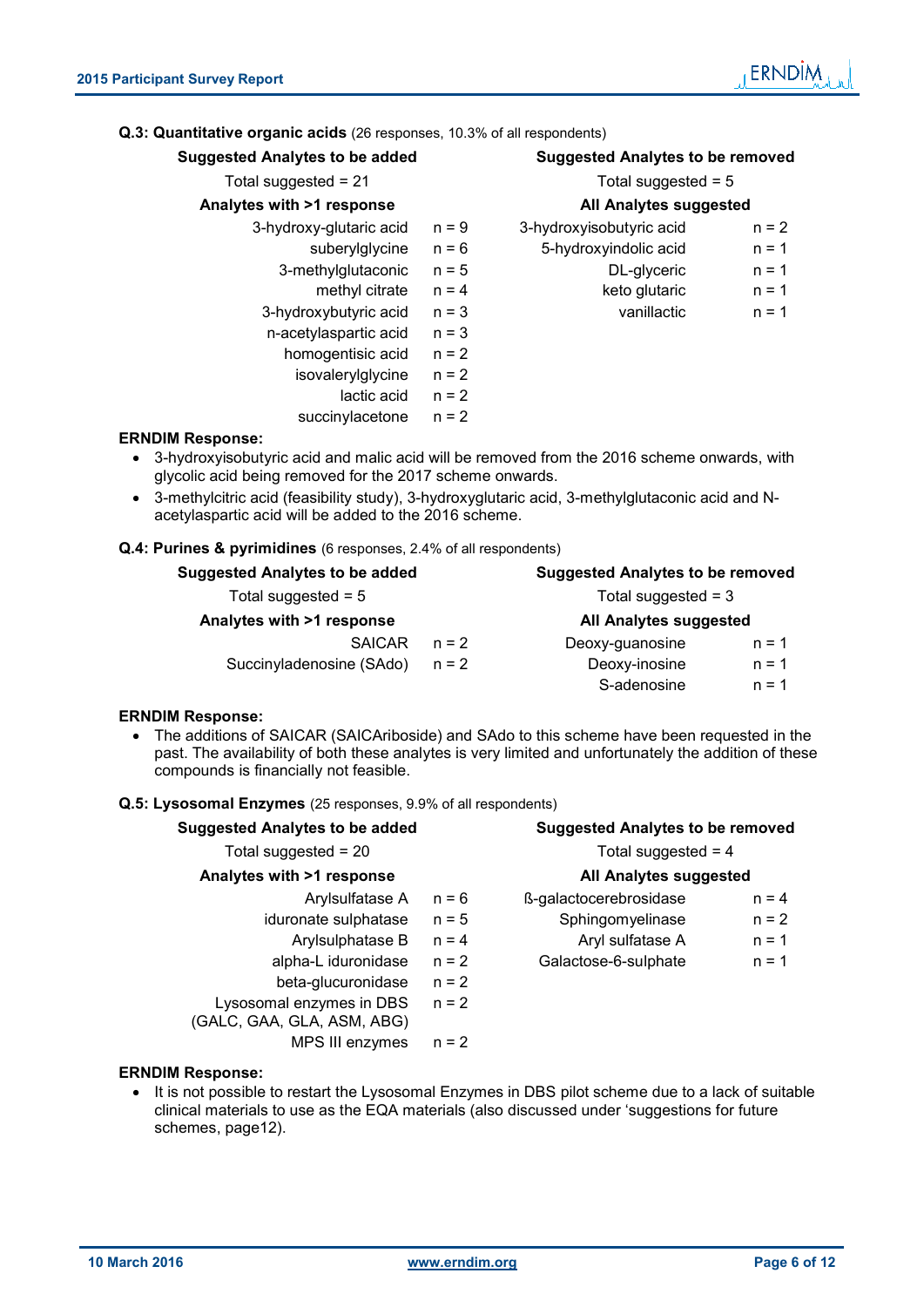#### **Q.6: Special assays – serum** (33 responses, 13.1% of all respondents)

| <b>Suggested Analytes to be added</b> |         | <b>Suggested Analytes to be removed</b> |
|---------------------------------------|---------|-----------------------------------------|
| Total suggested = $39$                |         | Total suggested $= 0$                   |
| Analytes with >1 response             |         | All Analytes suggested                  |
| biotinidase $n = 6$                   |         | <b>NONE</b>                             |
| $acceloacetate$ $n = 3$               |         |                                         |
| Cholesterol                           | $n = 3$ |                                         |
| Increased range of acylcarnitines     | $n = 3$ |                                         |
| more Free Fatty Acids/wider range of  |         |                                         |
| concentrations                        | $n = 3$ |                                         |
| Total carnitine $n = 3$               |         |                                         |
| 3-methylglutaconic acid               | $n = 2$ |                                         |
| asymmetric dimethylarginine           | $n = 2$ |                                         |
| C2, C3, C4, C5, C6, C10 & C14:1       |         |                                         |
| Carnitines                            | $n = 2$ |                                         |
| Glutaric Acid                         | $n = 2$ |                                         |
|                                       |         |                                         |

#### **ERNDIM Response:**

- Biotinidase is not commercially available. CDC (www.cdc.gov/nsqap) provides an EQA scheme for biotidinase in dried blood spots.
- Acetoacetate is a very unstable analyte. It was added in the first years of running this scheme (until 2003) with very poor results (low recovery, bad precision and linearity), and it was decided to stop the addition.
- The Scientific Advisory Board (SAB) meeting in November 2015 decided that Cholesterol will not be added to this scheme but it will be possible to submit results for comparison between labs.
- C3 & C5 carnitines have already been added to the 2016 scheme.
- C14:1 carnitine is not commercially available.
- C2, C4, C6 & C10 carntines will not be added to this scheme as the ERNDIM is planning to introduce a Quantitative Acylcarnitines scheme in 2017.
- Total carnitines are not commercially available so cannot be added to the scheme.
- NEFA are not added to the samples for this scheme but are present in the sample matrix however results can be submitted for comparison between labs.
- The SAB meeting in November 2015 rejected the addition of 3-methylglutaconic acid, glutaric acid and dimethylarginine as these are not important analytes for the diagnosis of inborn errors or metabolism

#### **Q.7: Special assays – urine** (22 responses, 8.7% of all respondents)

| <b>Suggested Analytes to be added</b> |         | <b>Suggested Analytes to be removed</b> |
|---------------------------------------|---------|-----------------------------------------|
| Total suggested = $34$                |         | Total suggested = $0$                   |
| Analytes with >1 response             |         | All Analytes suggested                  |
| cystine                               | $n = 3$ | <b>NONE</b>                             |
| galactose                             | $n = 3$ |                                         |
| <b>VMA</b>                            | $n = 3$ |                                         |
| arabitol                              | $n = 2$ |                                         |
| carnitine total                       | $n = 2$ |                                         |
| fructose                              | $n = 2$ |                                         |
| ribitol                               | $n = 2$ |                                         |
| <b>ERNDIM Response:</b>               |         |                                         |

- The feasibility of adding cystine to the scheme will be investigated however the last meeting of the Scientific Advisory Board (SAB) in November 2015 rejected the addition of galactose.
- The possible addition of vanillylmandelic acid (VMA), arabitol, fructose, and ribitol was discussed by the SAB in November 2014 and rejected.
- Total carnitines are not commercially available so cannot be added to the scheme.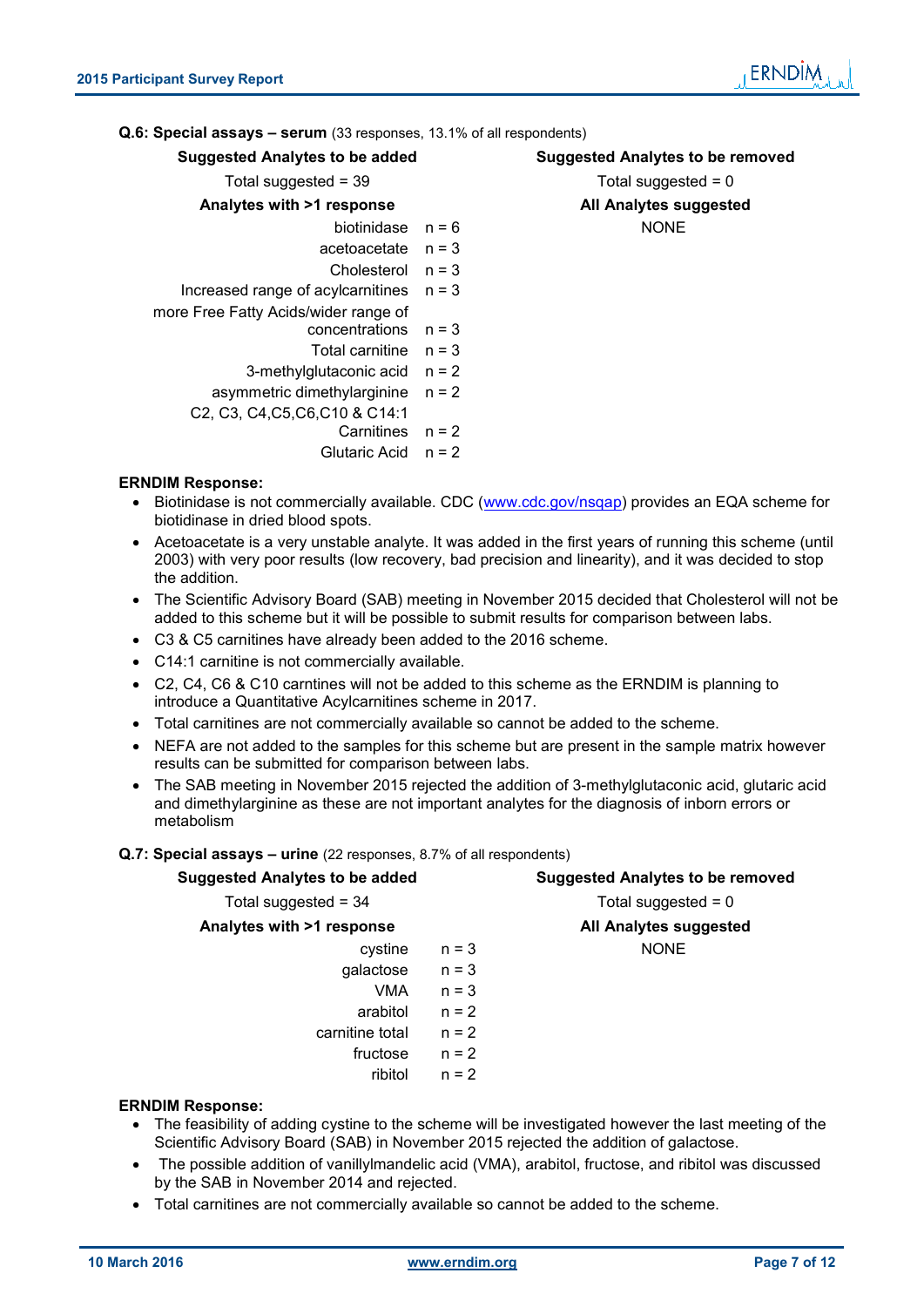#### **Question 8: ERNDIM is investigating the possibility of a Quantitative Acylcarnitines in serum EQA scheme. Would your laboratory be interested in participating in such a scheme?**

- Number of centres responses =  $210$  (=  $83\%$  of all responses).
- 102 centres answered 'Yes, they would be interested in participating in a Quantitative Acylcarnitines in serum EQA scheme' (= 49% of centres that answered this question).

#### **ERNDIM Response**

We are currently investigating the possibility of setting up Quantitative Acylcarnitines in serum EQA scheme which would be organised in a similar way to the Special Assays schemes.

#### **Question 9: Do you have any other remarks, comments or suggestions for schemes you subscribed to?**

- Number of individual responses =  $59$  (=  $23\%$  of all responses)
- These comments are summarised with the comments made in response to Q14 on page 9.

#### **Questions 10 to 13: Comments on the overall performance of ERNDIM**

- This aim of this section is to assess participants' perception of the overall performance of ERNDIM.
- In summary, 93% of respondents rated the quality of services provided by ERNDIM as 'excellent' or 'good'; with 94% of respondents having 'complete' or 'a lot' of confidence that ERNDIM can deliver the service required by participants.
- 73% of respondents agreed that overall ERNDIM's performance is 'getting better' or 'getting much better'; with 95% of respondents stating that it was 'certain' or 'very likely' that they would use ERNDIM services in the future.
- **Q.10: Overall, how do you rate the quality of products and services we provide?** (244 individual responses, 97% of all responses**)**





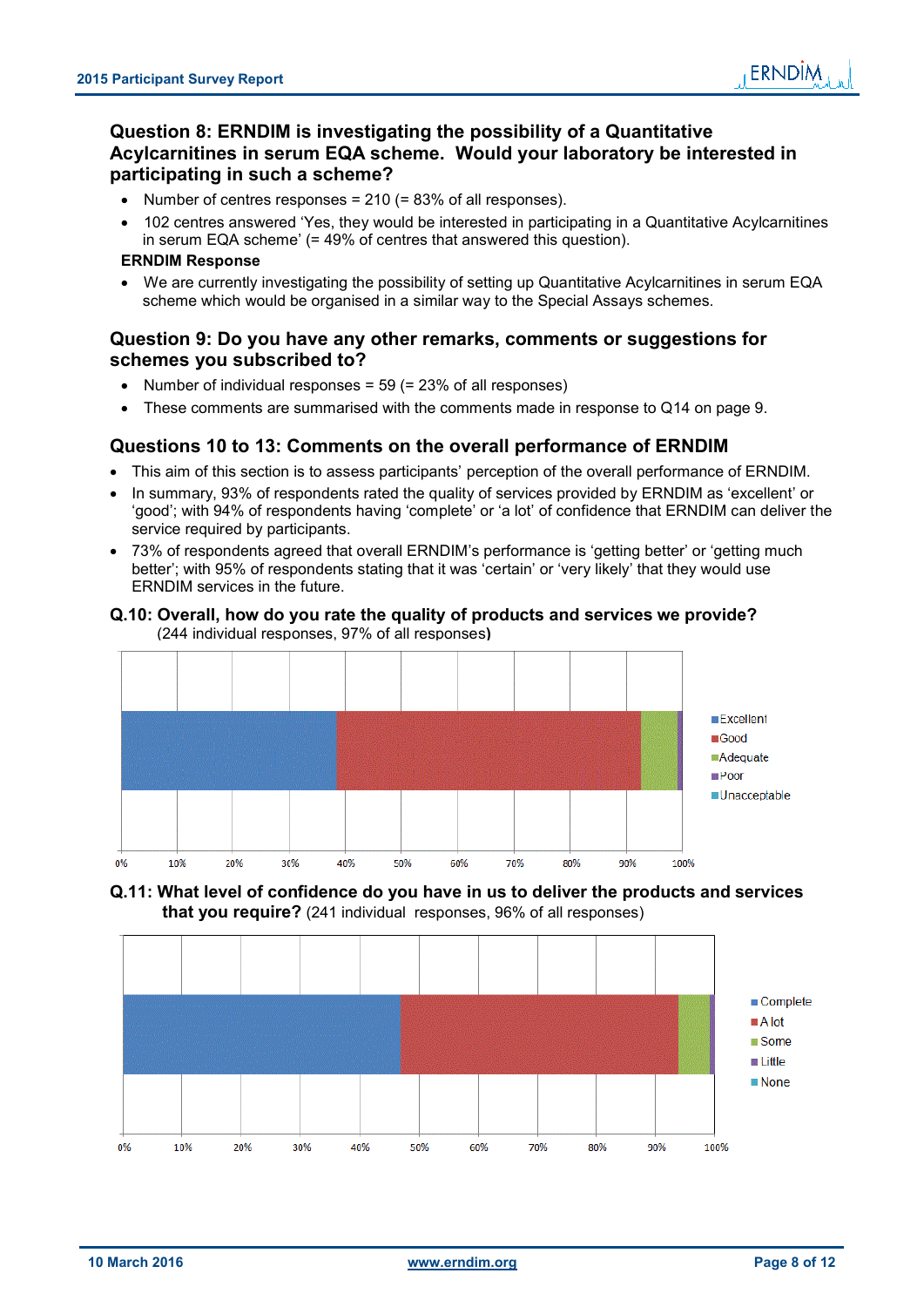#### **Q.12: Overall, is our performance...**

(240 individual responses, 95% of all responses)



Getting much better? Getting better? Staying about the same level? ■Getting worse? Getting much worse?

#### **Q.13: Based on our performance, how likely is it that you will use us in the future?** (243 individual responses, 96% of all responses)



#### **Question 14: Do you have any other remarks, comments or suggestions for how we could improve the services we provide?**

- Number of individual responses = 67 (= 27% of all responses)
- These comments are summarised below with the comments made in response to Q9.

#### **Questions 9 & 14: Remarks, comments or suggestions for improvements**

- Total number of responses was 126 from 97 individuals (= 38% of all responses)
- There were a large number of comments and suggestions for improvement. Below is a summary of some of the most frequent comments with responses from ERNDIM.

#### **Participant Comment ERNDIM Response**

- **1. Administration**
	- The cost of the schemes increases each year.
	- Would it be possible to introduce credit card payments?

#### **2. EQA Schemes**

#### **2.1. General**

- It would be helpful to obtain more information about the recommended analytical procedures for the analytes in the EQA scheme.
- ERNDIM is a not-for-profit foundation and the prices of the EQA schemes reflect the cost of the schemes and the costs of running the organisation as we make progress towards applying for accreditation.
- We will investigate if this is possible without increasing costs to participants.
- There are some method documents on www.erndim.org under 'Training' but many of these need to be updated. We will look at updating the existing documents and adding some new methods.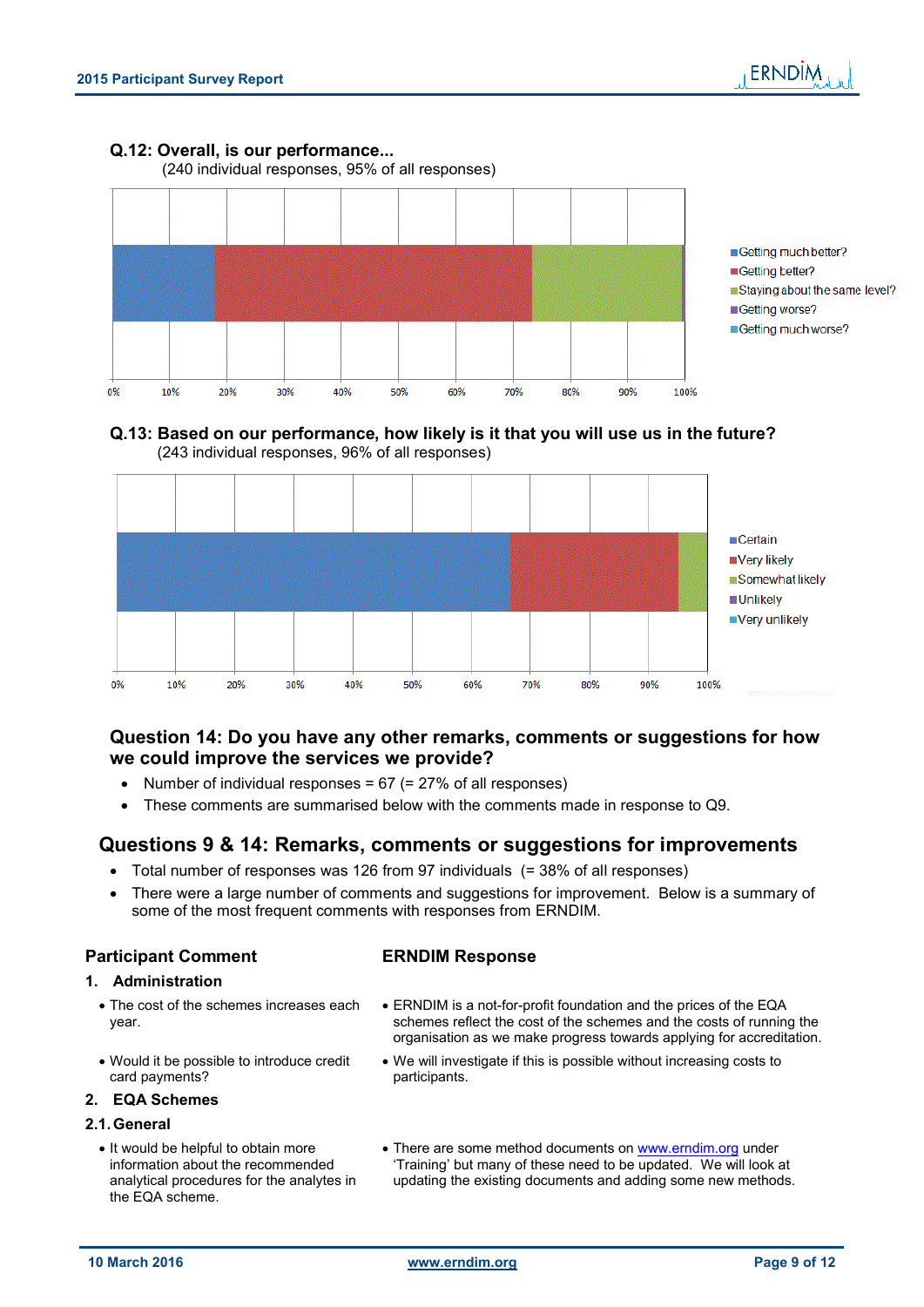#### **Participant Comment ERNDIM Response**

- There were, again, a number of comments on the frequency of submission deadlines – some wanting more frequent (up to 12 per year) and some wanting less frequent deadlines (4 per year).
- Send samples monthly instead of in one parcel.
- Increased number of sample distributions for some of the qualitative schemes.
- Lack of website reporting for all the qualitative schemes.
- 
- Certificates of Participation to be sent earlier and notification to be sent to labs when they are released.

#### **2.2. Acylcarnitines in DBS**

- 
- Interim reports should be published earlier.

#### **2.3. CDG scheme**

- Reports should be sent out in a timely fashion and an interim report after the first round should be provided.
- 

#### **2.4. DPT scheme**

• It would be helpful to have the demographic info available at the same time the samples are received.

- Increasing the number of submission deadlines so that there were 12 submissions per year would make running the schemes extremely difficult.
- Decreasing the number of submissions per year would mean very long periods without EQA coverage which would not be acceptable.
- There are therefore no plans at the moment to alter the number or frequency of submission deadlines for the EQA schemes.
- The samples are sent in one parcel at the beginning of the scheme year to reduce costs.
- For the qualitative schemes there are often problems sourcing suitable clinical material of a sufficient volume to use as the EQA materials. For most of these schemes the Scientific Advisor sources all the EQA materials themselves and we would welcome offers to donate suitable samples from participating centres. Please contact the Administration office if you would be interested in donating a sample.
- ERNDIM's long term aim is to move all of the qualitative schemes to the CSCQ Results website. It is planned that the CDG and the Qualitative Organic Acids schemes will begin to move to website reporting in 2016 with the Acylcarnitines in DBS scheme moving to website reporting in 2017/18.
- Faster access to the annual reports. We agree that the annual reports need to be published earlier. Currently the final results for each scheme are ratified by the Scientific Advisory Board at its spring meeting after the end of the scheme year and all annual reports are published as soon as possible after that meeting. However we are working on a revised calendar for 2017 which should allow the annual reports for some schemes to be published earlier.
	- In the past the Certificates have sometimes been published in August which, we agree, is too late. The delay is because all the scheme results need to be finalised before any of the certificates can be produced. In 2014 and 2015 the certificates were published in July. This year we're hoping to publish them in June and we're working towards publishing them earlier next year.
	- In 2015, for the first time the certificates were available for labs to download from the www.erdimqa.nl website. All labs were sent a notification email when the certificates were available.
- Delivery of samples is delayed. The EQA materials for the scheme are real clinical samples and delays in sample dispatch are due to difficulties obtaining suitable samples.
	- We are working towards online submission of results for this scheme which will make it easier for the Scientific Advisor to evaluate the results and send out reports earlier.
	- We agree that this needs to be improved. For the 2016 scheme the diagnoses for the samples in the first round will be sent to all participants at the end of April, and the diagnoses for the second round will be sent at the end of September.
- Low sample volume.  $\bullet$  This scheme uses real clinical samples and at least 3ml plasma is needed for each sample. The difficulty obtaining suitable samples of a large enough volume means that the volume per EQA sample is restricted. It is possible to order additional sample volume at a reduced fee but the availability of this is limited. The Scientific Advisor regularly appeals for sample donations but with few responses. Please contact the Administration office if you would be interested in donating a sample.
	- This information will be added to the sample dispatch letters for the 2017 schemes.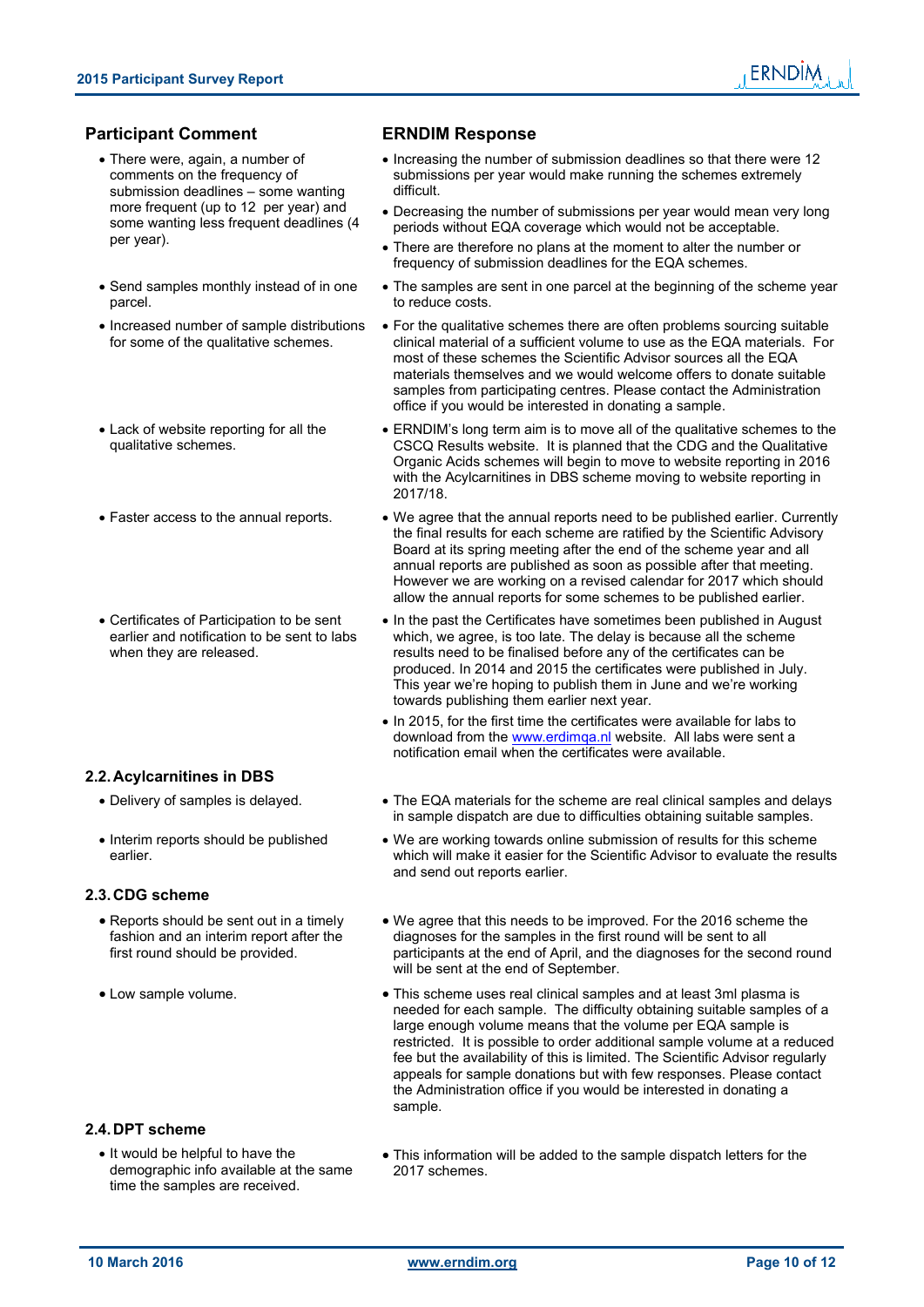## ERNDIM

### **Participant Comment ERNDIM Response**

- The deadline in late June is problematic. We understand this difficulty but it is difficult to move this deadline any earlier as then it would be too close to the first submission deadline however, as stated under item 2.1, the calendar for this scheme is being reviewed.
	- In future we will try to avoid these being in the same week.
- Problems with the submission deadlines for the second DPT round and middle Qualitative Organic Acids round coinciding.

#### **2.5. Lysosomal Enzymes in fibroblasts**

- Provide a normal control with the sample.
- 
- 
- The amount of sample sent should be increased. It would be much easier to work with a protein concentration around 1,0 mg.
- Please don't give negative scores if we do not measured the relevant (abnormal) enzyme.

#### **2.6. Quantitative Amino Acids**

- The report could be clearer with more comments on results and interpretation.
- 

#### **2.7. Qualitative Organic Acids.**

- Interim reports should be published earlier.
- 
- Online submission of results and better data for result analysis e.g. method specific and std based evaluation.
- Problems with the submission deadlines for the second DPT round and middle Qualitative Organic Acids round coinciding.

#### **2.8. Urine MPS**

• Thank you for moving the final distribution of the urine MPS to the end of the summer and not to coincide with the DPT & Qual OA schemes in June.

- For the 2016 scheme results for samples will be submitted in pairs with one sample being the control for the other.
- Include a method for each enzyme. The Scientific Advisor and the scheme organiser will investigate if it is possible to modify the results website so this can be included when the results are submitted.
- The annual reports are very late. In the past the annual reports for this scheme have been published very late. This was due to miscommunications and in future the annual reports for this scheme will be published in line with the timetable for the other EQA schemes.
	- It is very difficult to increase the amount of material sent due to the very long time which is already needed to culture enough fibroblasts for the amount of material which is currently sent to participants. The Scientific Advisor tests all samples before they are sent and performs the assays with a protein concentration of 1 mg/ml and has found that the amount of material in the samples is enough.
	- The scoring system was changed for the 2015 scheme so that a for each enzyme a maximum of 2 points each could be scored for CV and diagnosis, giving a maximum total of 4 points. If results were not submitted for an enzyme no score was recorded. Full details of the scoring scheme can be found in the 2014 LSE in fibroblasts annual report (www.erndim.org under Meetings & Reports\EQA scheme annual reports).
	- More comments have been added to the results for the 2015 schemes.
- This will be included in the reports for the 2016 scheme.
	- We are working towards online submission of results for this scheme which will make it easier for the Scientific Advisor to evaluate the results and send out reports earlier.
- Slow responses to email communication. We are sorry for any delays in replying to emails. These schemes do not yet have online results submission and the Scientific Advisors for each of these schemes have over 100 participants each and while they try to respond to all emails in a timely manner this is not always possible. If you have any problems contacting one of the Scientific Advisors please contact the Administration Office and we will direct your query to the correct person.
	- We are working on website submission of results and hope to begin implementing this in 2016.
	- In future we will try to avoid these being in the same week.
	- We're pleased you have found this helpful.